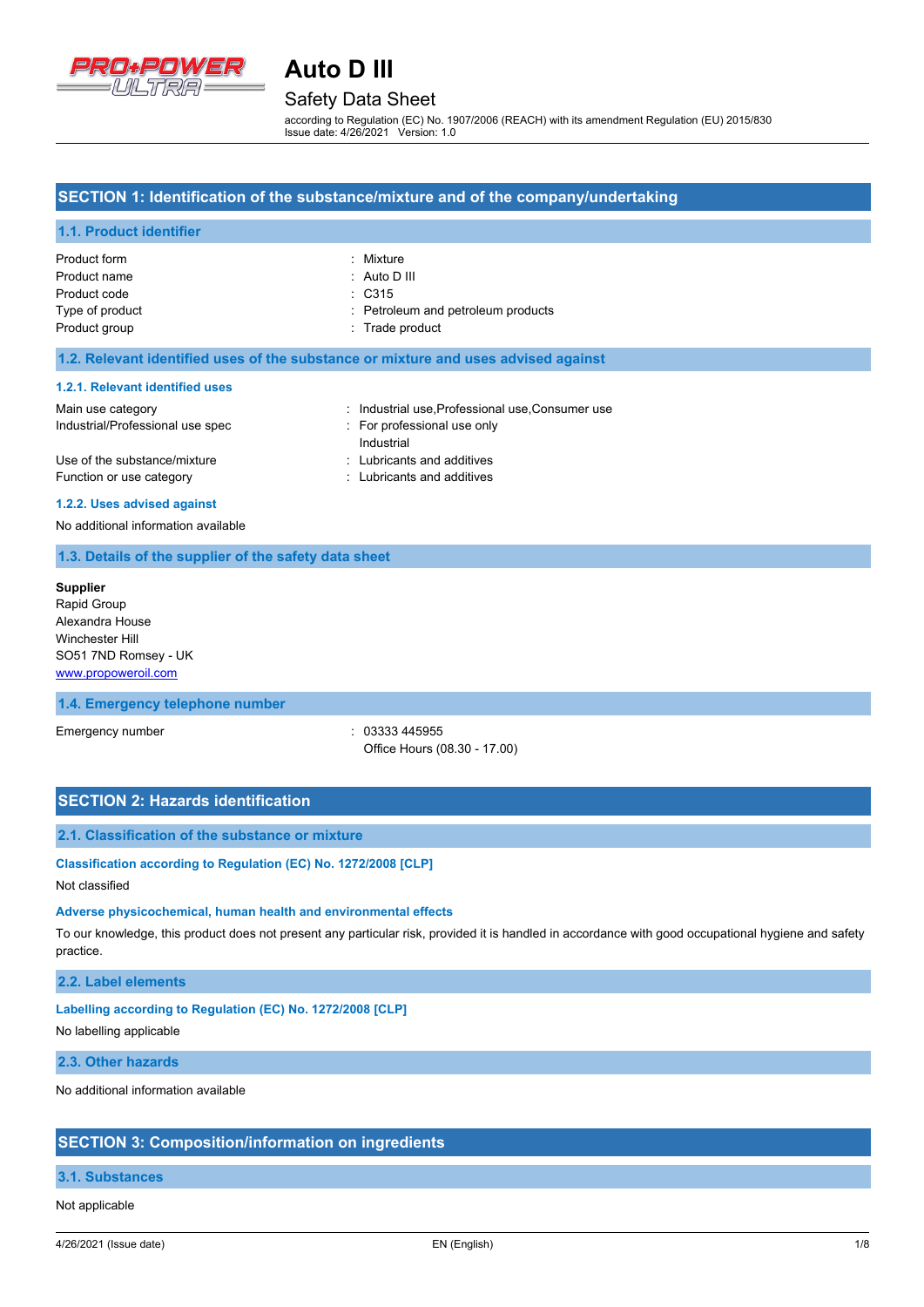## Safety Data Sheet

according to Regulation (EC) No. 1907/2006 (REACH) with its amendment Regulation (EU) 2015/830

| 3.2. Mixtures                                                                                   |                                                                                                          |                |                                                                                     |
|-------------------------------------------------------------------------------------------------|----------------------------------------------------------------------------------------------------------|----------------|-------------------------------------------------------------------------------------|
| <b>Name</b>                                                                                     | <b>Product identifier</b>                                                                                | $\frac{9}{6}$  | <b>Classification according to</b><br><b>Regulation (EC) No.</b><br>1272/2008 [CLP] |
| Baseoil - Unspecified - Lubricating Oils (Petroleum),<br>C20-50, Hydrotreated Neutral Oil-Based | (CAS-No.) 72623-87-1<br>(EC-No.) 276-738-4<br>(EC Index-No.) 649-483-00-5<br>(REACH-no) 01-2119474889-13 | $\geq 70 - 80$ | Asp. Tox. 1, H304                                                                   |
| Baseoil - Unspecified - Distillates (Petroleum),<br><b>Hydrotreated Heavy Paraffinic</b>        | (CAS-No.) 64742-54-7<br>(EC-No.) 265-157-1<br>(EC Index-No.) 649-467-00-8<br>(REACH-no) 01-2119484627-25 | $\ge 5 - 5.5$  | Asp. Tox. 1, H304                                                                   |
| Baseoil - Unspecified - Distillates (Petroleum),<br>Solvent-Dewaxed Heavy Paraffinic            | (CAS-No.) 64742-65-0<br>(EC-No.) 265-169-7<br>(EC Index-No.) 649-474-00-6<br>(REACH-no) 01-2119471299-27 | $\ge 5 - 5.5$  | Asp. Tox. 1, H304                                                                   |

Full text of H-statements: see section 16

| <b>SECTION 4: First aid measures</b>                                                                                                                       |                                                                                                                                                                                                             |  |  |
|------------------------------------------------------------------------------------------------------------------------------------------------------------|-------------------------------------------------------------------------------------------------------------------------------------------------------------------------------------------------------------|--|--|
| 4.1. Description of first aid measures                                                                                                                     |                                                                                                                                                                                                             |  |  |
| First-aid measures after inhalation<br>First-aid measures after skin contact<br>First-aid measures after eye contact<br>First-aid measures after ingestion | : Remove person to fresh air and keep comfortable for breathing.<br>: Wash skin with plenty of water.<br>: Rinse eyes with water as a precaution.<br>: Call a poison center or a doctor if you feel unwell. |  |  |
| 4.2. Most important symptoms and effects, both acute and delayed                                                                                           |                                                                                                                                                                                                             |  |  |
| No additional information available                                                                                                                        |                                                                                                                                                                                                             |  |  |
| 4.3. Indication of any immediate medical attention and special treatment needed                                                                            |                                                                                                                                                                                                             |  |  |

Treat symptomatically.

| <b>SECTION 5: Firefighting measures</b>                    |                                                                                                                                           |  |
|------------------------------------------------------------|-------------------------------------------------------------------------------------------------------------------------------------------|--|
| 5.1. Extinguishing media                                   |                                                                                                                                           |  |
| Suitable extinguishing media                               | Water spray. Dry powder. Foam. Carbon dioxide.                                                                                            |  |
| 5.2. Special hazards arising from the substance or mixture |                                                                                                                                           |  |
| Hazardous decomposition products in case of fire           | : Toxic fumes may be released.                                                                                                            |  |
| 5.3. Advice for firefighters                               |                                                                                                                                           |  |
| Protection during firefighting                             | Do not attempt to take action without suitable protective equipment. Self-contained<br>breathing apparatus. Complete protective clothing. |  |

| <b>SECTION 6: Accidental release measures</b> |                                                                                                                                                                |  |  |
|-----------------------------------------------|----------------------------------------------------------------------------------------------------------------------------------------------------------------|--|--|
|                                               | 6.1. Personal precautions, protective equipment and emergency procedures                                                                                       |  |  |
| 6.1.1. For non-emergency personnel            |                                                                                                                                                                |  |  |
| Emergency procedures                          | : Ventilate spillage area.                                                                                                                                     |  |  |
| 6.1.2. For emergency responders               |                                                                                                                                                                |  |  |
| Protective equipment                          | : Do not attempt to take action without suitable protective equipment. For further information<br>refer to section 8: "Exposure controls/personal protection". |  |  |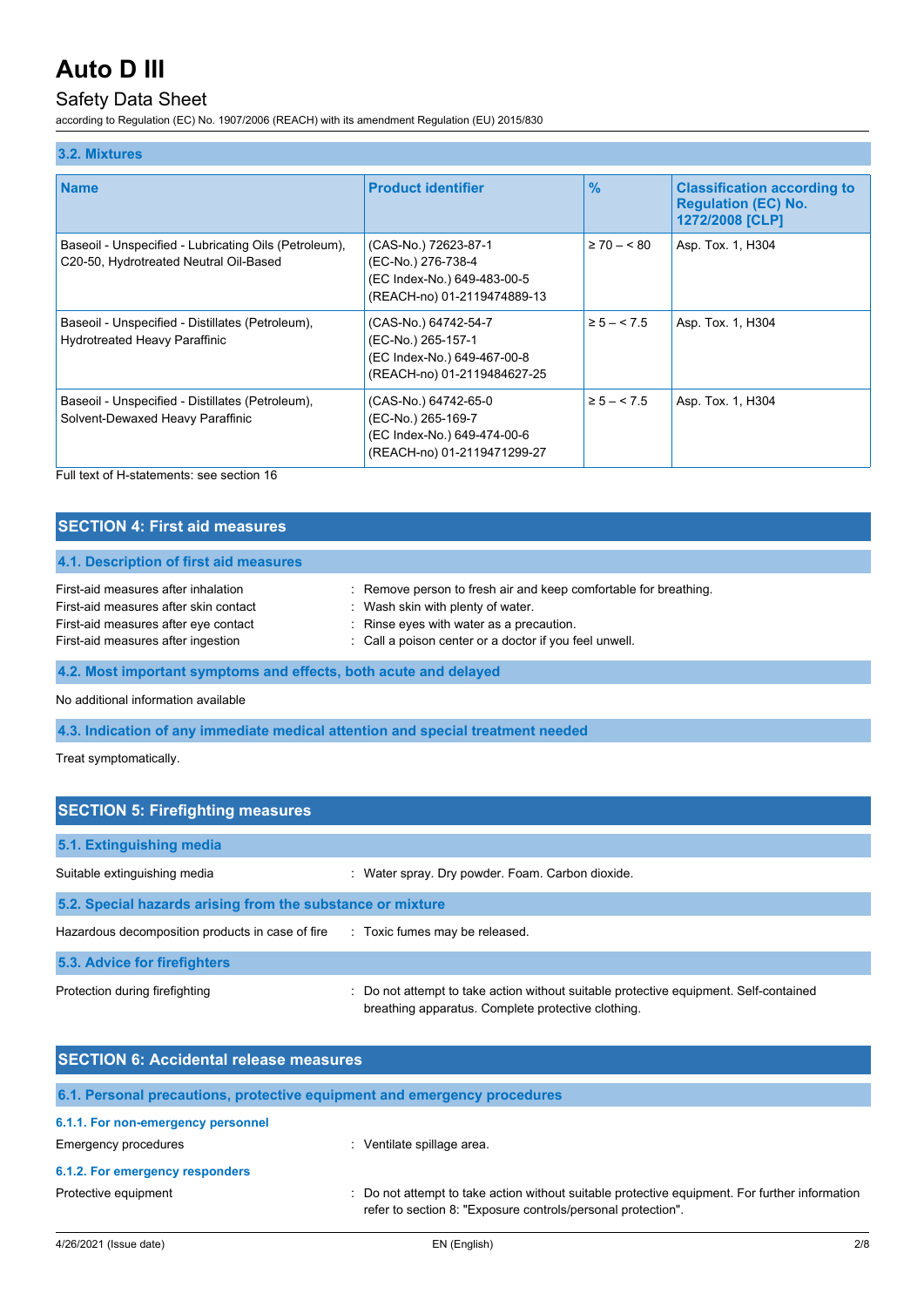### Safety Data Sheet

according to Regulation (EC) No. 1907/2006 (REACH) with its amendment Regulation (EU) 2015/830

| <b>6.2. Environmental precautions</b>                     |                                                                                                                    |  |  |  |
|-----------------------------------------------------------|--------------------------------------------------------------------------------------------------------------------|--|--|--|
| Avoid release to the environment.                         |                                                                                                                    |  |  |  |
| 6.3. Methods and material for containment and cleaning up |                                                                                                                    |  |  |  |
| Methods for cleaning up<br>Other information              | : Take up liquid spill into absorbent material.<br>: Dispose of materials or solid residues at an authorized site. |  |  |  |
| 6.4. Reference to other sections                          |                                                                                                                    |  |  |  |
| For further information refer to section 13.              |                                                                                                                    |  |  |  |
| <b>SECTION 7: Handling and storage</b>                    |                                                                                                                    |  |  |  |
| 7.1. Precautions for safe handling                        |                                                                                                                    |  |  |  |

Precautions for safe handling state is ensure good ventilation of the work station. Wear personal protective equipment. Hygiene measures **included in the state of the state of the state of the state of the state of the state of the state of the state of the state of the Handling the Handling the state of the state of the state of the state** product.

### **7.2. Conditions for safe storage, including any incompatibilities**

Storage conditions : Store in a well-ventilated place. Keep cool.

**7.3. Specific end use(s)**

No additional information available

### **SECTION 8: Exposure controls/personal protection**

### **8.1. Control parameters**

**8.1.1 National occupational exposure and biological limit values**

No additional information available

### **8.1.2. Recommended monitoring procedures**

No additional information available

### **8.1.3. Air contaminants formed**

No additional information available

### **8.1.4. DNEL and PNEC**

No additional information available

### **8.1.5. Control banding**

No additional information available

### **8.2. Exposure controls**

#### **8.2.1. Appropriate engineering controls**

#### **Appropriate engineering controls:**

Ensure good ventilation of the work station.

### **8.2.2. Personal protection equipment**

### **Personal protective equipment symbol(s):**



### **8.2.2.1. Eye and face protection**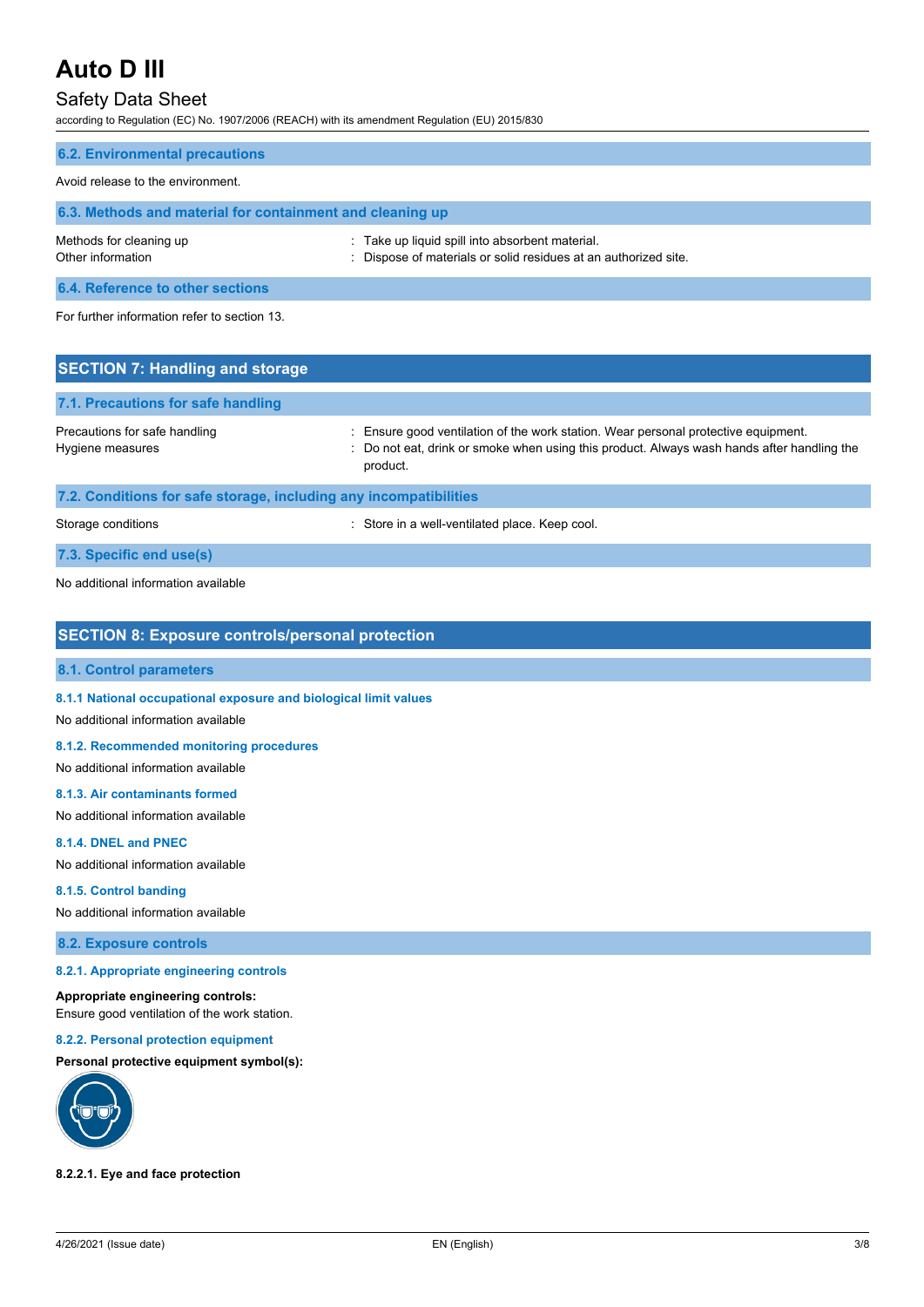## Safety Data Sheet

according to Regulation (EC) No. 1907/2006 (REACH) with its amendment Regulation (EU) 2015/830

| Eye protection: |  |
|-----------------|--|
| Safety glasses  |  |
|                 |  |

### **8.2.2.2. Skin protection**

### **Skin and body protection:**

Wear suitable protective clothing

| Hand protection:  |  |
|-------------------|--|
| Protective gloves |  |

### **8.2.2.3. Respiratory protection**

## **Respiratory protection:** In case of insufficient ventilation, wear suitable respiratory equipment

### **8.2.2.4. Thermal hazards**

No additional information available

### **8.2.3. Environmental exposure controls**

### **Environmental exposure controls:**

Avoid release to the environment.

| 9.1. Information on basic physical and chemical properties |                                       |  |  |
|------------------------------------------------------------|---------------------------------------|--|--|
| Physical state                                             | : Liquid                              |  |  |
| Colour                                                     | $:$ red.                              |  |  |
| Odour                                                      | Characteristic odour.                 |  |  |
| Odour threshold                                            | No data available                     |  |  |
| рH                                                         | No data available.                    |  |  |
| Relative evaporation rate (butylacetate=1)                 | No data available                     |  |  |
| Melting point                                              | $: < -53$                             |  |  |
| Freezing point                                             | No data available                     |  |  |
| Boiling point                                              | No data available                     |  |  |
| Flash point                                                | 205 °C                                |  |  |
| Auto-ignition temperature                                  | No data available                     |  |  |
| Decomposition temperature                                  | No data available                     |  |  |
| Flammability (solid, gas)                                  | Not applicable                        |  |  |
| Vapour pressure                                            | No data available                     |  |  |
| Relative vapour density at 20 °C                           | No data available                     |  |  |
| Relative density                                           | $0.882 \text{ @ } 15.6 \text{ C}$     |  |  |
| Solubility                                                 | insoluble in water.                   |  |  |
| Partition coefficient n-octanol/water (Log Pow)            | No data available                     |  |  |
| Viscosity, kinematic                                       | : 8.32 mm <sup>2</sup> /s @ 100 deg C |  |  |
| Viscosity, dynamic                                         | No data available                     |  |  |
| <b>Explosive properties</b>                                | No data available                     |  |  |
| Oxidising properties                                       | No data available                     |  |  |
| <b>Explosive limits</b>                                    | No data available                     |  |  |

No additional information available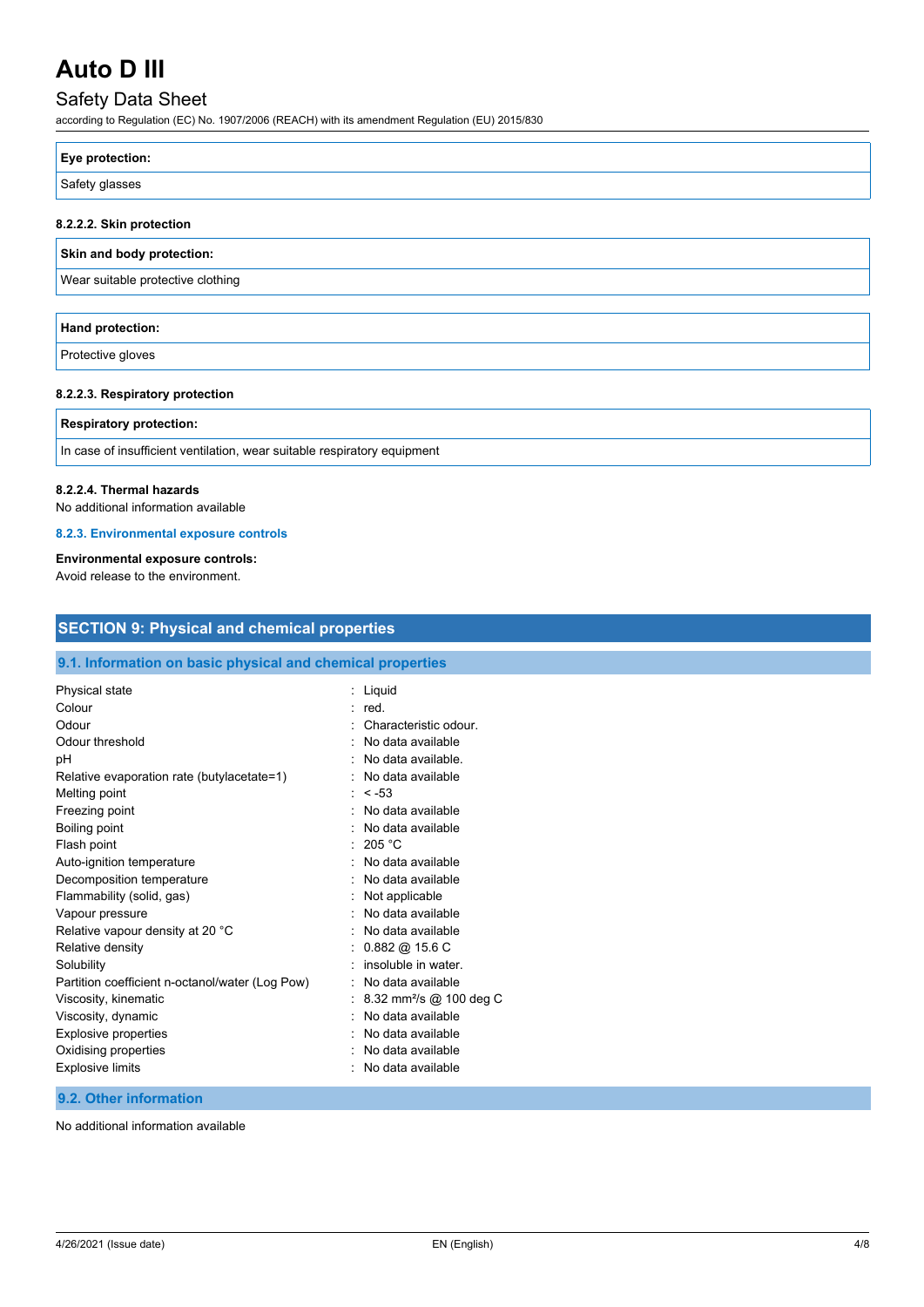### Safety Data Sheet

according to Regulation (EC) No. 1907/2006 (REACH) with its amendment Regulation (EU) 2015/830

### **SECTION 10: Stability and reactivity**

### **10.1. Reactivity**

The product is non-reactive under normal conditions of use, storage and transport.

### **10.2. Chemical stability**

Stable under normal conditions.

**10.3. Possibility of hazardous reactions**

No dangerous reactions known under normal conditions of use.

**10.4. Conditions to avoid**

None under recommended storage and handling conditions (see section 7).

### **10.5. Incompatible materials**

No additional information available

**10.6. Hazardous decomposition products**

Under normal conditions of storage and use, hazardous decomposition products should not be produced.

### **SECTION 11: Toxicological information**

#### **11.1 Information on toxicological effects**

| Acute toxicity (oral)<br>Acute toxicity (dermal)<br>Acute toxicity (inhalation) | · Not classified<br>: Not classified<br>: Not classified |
|---------------------------------------------------------------------------------|----------------------------------------------------------|
| Skin corrosion/irritation                                                       | Not classified                                           |
|                                                                                 | pH: No data available.                                   |
| Serious eye damage/irritation                                                   | Not classified                                           |
|                                                                                 | pH: No data available.                                   |
| Respiratory or skin sensitisation                                               | Not classified                                           |
| Germ cell mutagenicity                                                          | : Not classified                                         |
| Carcinogenicity                                                                 | : Not classified                                         |
| Reproductive toxicity                                                           | Not classified                                           |
| STOT-single exposure                                                            | Not classified                                           |
| STOT-repeated exposure                                                          | : Not classified                                         |
| Aspiration hazard                                                               | : Not classified                                         |
|                                                                                 |                                                          |
| <b>Auto D III</b>                                                               |                                                          |
| Viscosity, kinematic                                                            | 8.32 mm <sup>2</sup> /s @ 100 deg C                      |

## **SECTION 12: Ecological information 12.1. Toxicity** Ecology - general states of the product is not considered harmful to aquatic organisms nor to cause long-term adverse

|                                                  | effects in the environment. |
|--------------------------------------------------|-----------------------------|
| Hazardous to the aquatic environment, short-term | : Not classified            |
| (acute)                                          |                             |
| Hazardous to the aquatic environment, long-term  | : Not classified            |
| (chronic)                                        |                             |
|                                                  |                             |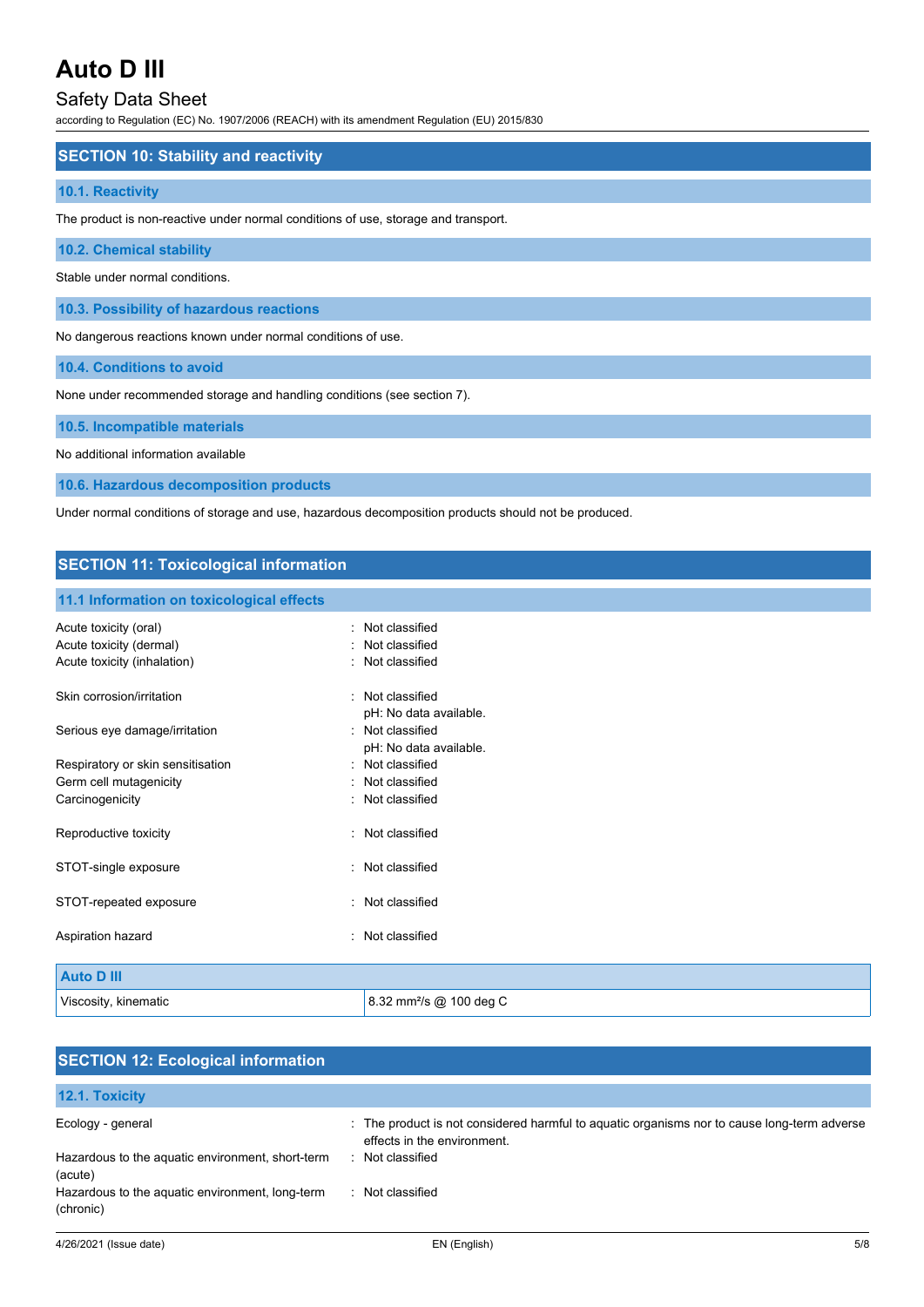### Safety Data Sheet

according to Regulation (EC) No. 1907/2006 (REACH) with its amendment Regulation (EU) 2015/830

Not rapidly degradable

| 12.2. Persistence and degradability      |  |  |  |  |
|------------------------------------------|--|--|--|--|
| No additional information available      |  |  |  |  |
| 12.3. Bioaccumulative potential          |  |  |  |  |
| No additional information available      |  |  |  |  |
| 12.4. Mobility in soil                   |  |  |  |  |
| No additional information available      |  |  |  |  |
| 12.5. Results of PBT and vPvB assessment |  |  |  |  |
| No additional information available      |  |  |  |  |
| 12.6. Other adverse effects              |  |  |  |  |

No additional information available

### **SECTION 13: Disposal considerations**

**13.1. Waste treatment methods**

Waste treatment methods : Dispose of contents/container in accordance with licensed collector's sorting instructions.

### **SECTION 14: Transport information**

| <b>ADR</b>                             | <b>IMDG</b>    | <b>IATA</b>    | <b>ADN</b>     | <b>RID</b>     |
|----------------------------------------|----------------|----------------|----------------|----------------|
|                                        |                |                |                |                |
| 14.1. UN number                        |                |                |                |                |
| $UN -$                                 | Not applicable | Not applicable | Not applicable | Not applicable |
| 14.2. UN proper shipping name          |                |                |                |                |
| Not applicable                         | Not applicable | Not applicable | Not applicable | Not applicable |
| 14.3. Transport hazard class(es)       |                |                |                |                |
| Not applicable                         | Not applicable | Not applicable | Not applicable | Not applicable |
| 14.4. Packing group                    |                |                |                |                |
| Not applicable                         | Not applicable | Not applicable | Not applicable | Not applicable |
| 14.5. Environmental hazards            |                |                |                |                |
| Dangerous for the<br>environment: No   | Not applicable | Not applicable | Not applicable | Not applicable |
| No supplementary information available |                |                |                |                |

**14.6. Special precautions for user**

**Overland transport** No data available **Transport by sea** Not applicable **Air transport** Not applicable **Inland waterway transport** Not applicable **Rail transport** Not applicable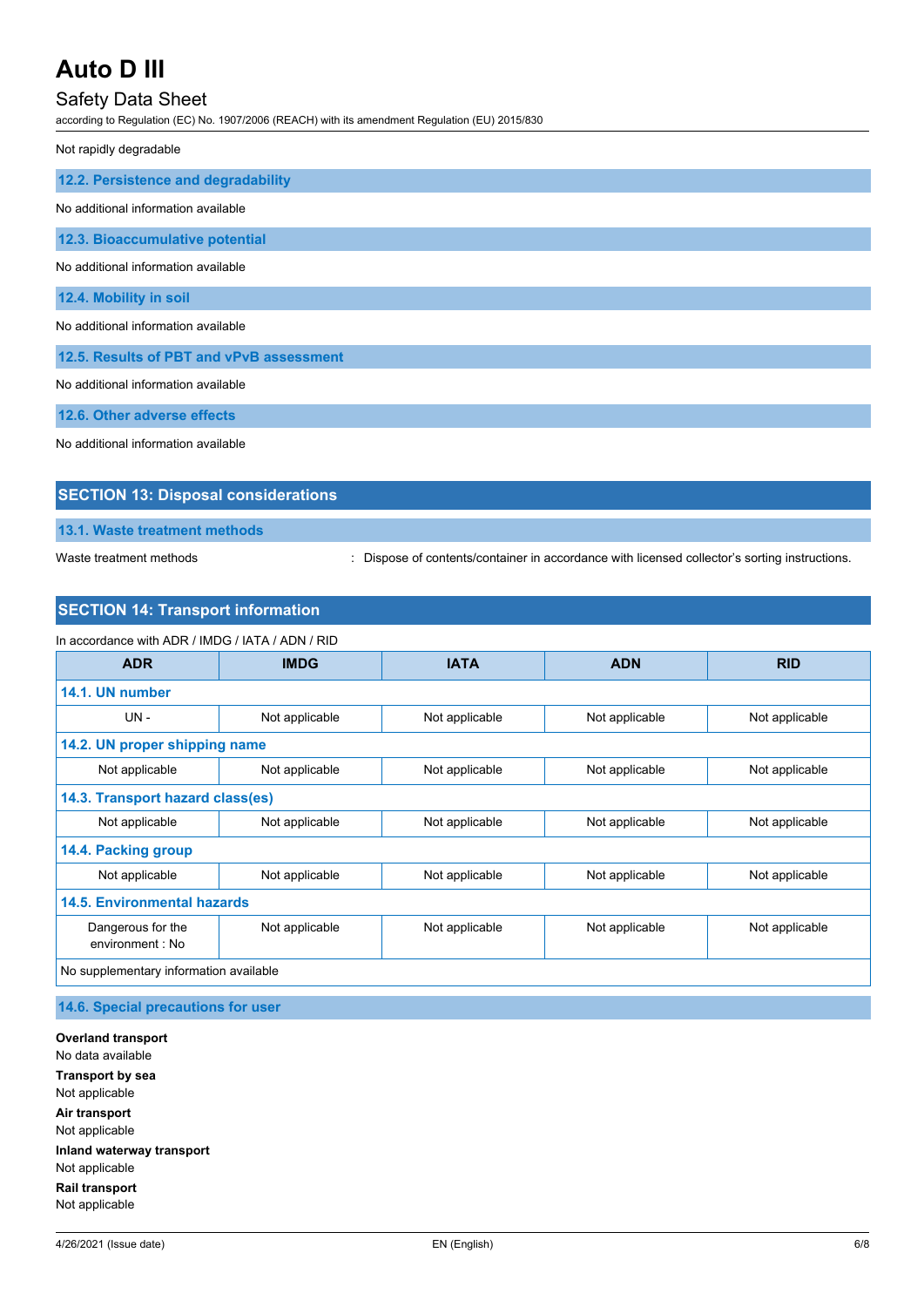### Safety Data Sheet

according to Regulation (EC) No. 1907/2006 (REACH) with its amendment Regulation (EU) 2015/830

### **14.7. Transport in bulk according to Annex II of Marpol and the IBC Code**

Not applicable

### **SECTION 15: Regulatory information**

**15.1. Safety, health and environmental regulations/legislation specific for the substance or mixture**

### **15.1.1. EU-Regulations**

Contains no REACH substances with Annex XVII restrictions

Contains no substance on the REACH candidate list

Contains no REACH Annex XIV substances

Contains no substance subject to Regulation (EU) No 649/2012 of the European Parliament and of the Council of 4 July 2012 concerning the export and import of hazardous chemicals.

Contains no substance subject to Regulation (EU) No 2019/1021 of the European Parliament and of the Council of 20 June 2019 on persistent organic pollutants

### **15.1.2. National regulations**

No additional information available

**15.2. Chemical safety assessment**

No chemical safety assessment has been carried out

### **SECTION 16: Other information**

| Abbreviations and acronyms: |                                                                                                 |  |  |  |
|-----------------------------|-------------------------------------------------------------------------------------------------|--|--|--|
| <b>ADN</b>                  | European Agreement concerning the International Carriage of Dangerous Goods by Inland Waterways |  |  |  |
| <b>ADR</b>                  | European Agreement concerning the International Carriage of Dangerous Goods by Road             |  |  |  |
| <b>ATE</b>                  | <b>Acute Toxicity Estimate</b>                                                                  |  |  |  |
| <b>BLV</b>                  | <b>Biological limit value</b>                                                                   |  |  |  |
| CAS-No.                     | <b>Chemical Abstract Service number</b>                                                         |  |  |  |
| <b>CLP</b>                  | Classification Labelling Packaging Regulation; Regulation (EC) No 1272/2008                     |  |  |  |
| <b>DMEL</b>                 | <b>Derived Minimal Effect level</b>                                                             |  |  |  |
| <b>DNEL</b>                 | Derived-No Effect Level                                                                         |  |  |  |
| <b>EC50</b>                 | Median effective concentration                                                                  |  |  |  |
| EC-No.                      | European Community number                                                                       |  |  |  |
| EN                          | European Standard                                                                               |  |  |  |
| <b>IATA</b>                 | International Air Transport Association                                                         |  |  |  |
| <b>IMDG</b>                 | International Maritime Dangerous Goods                                                          |  |  |  |
| <b>LC50</b>                 | Median lethal concentration                                                                     |  |  |  |
| LD50                        | Median lethal dose                                                                              |  |  |  |
| <b>LOAEL</b>                | Lowest Observed Adverse Effect Level                                                            |  |  |  |
| <b>NOAEC</b>                | No-Observed Adverse Effect Concentration                                                        |  |  |  |
| <b>NOAEL</b>                | No-Observed Adverse Effect Level                                                                |  |  |  |
| <b>NOEC</b>                 | No-Observed Effect Concentration                                                                |  |  |  |
| OEL                         | Occupational Exposure Limit                                                                     |  |  |  |
| PBT                         | Persistent Bioaccumulative Toxic                                                                |  |  |  |
|                             |                                                                                                 |  |  |  |